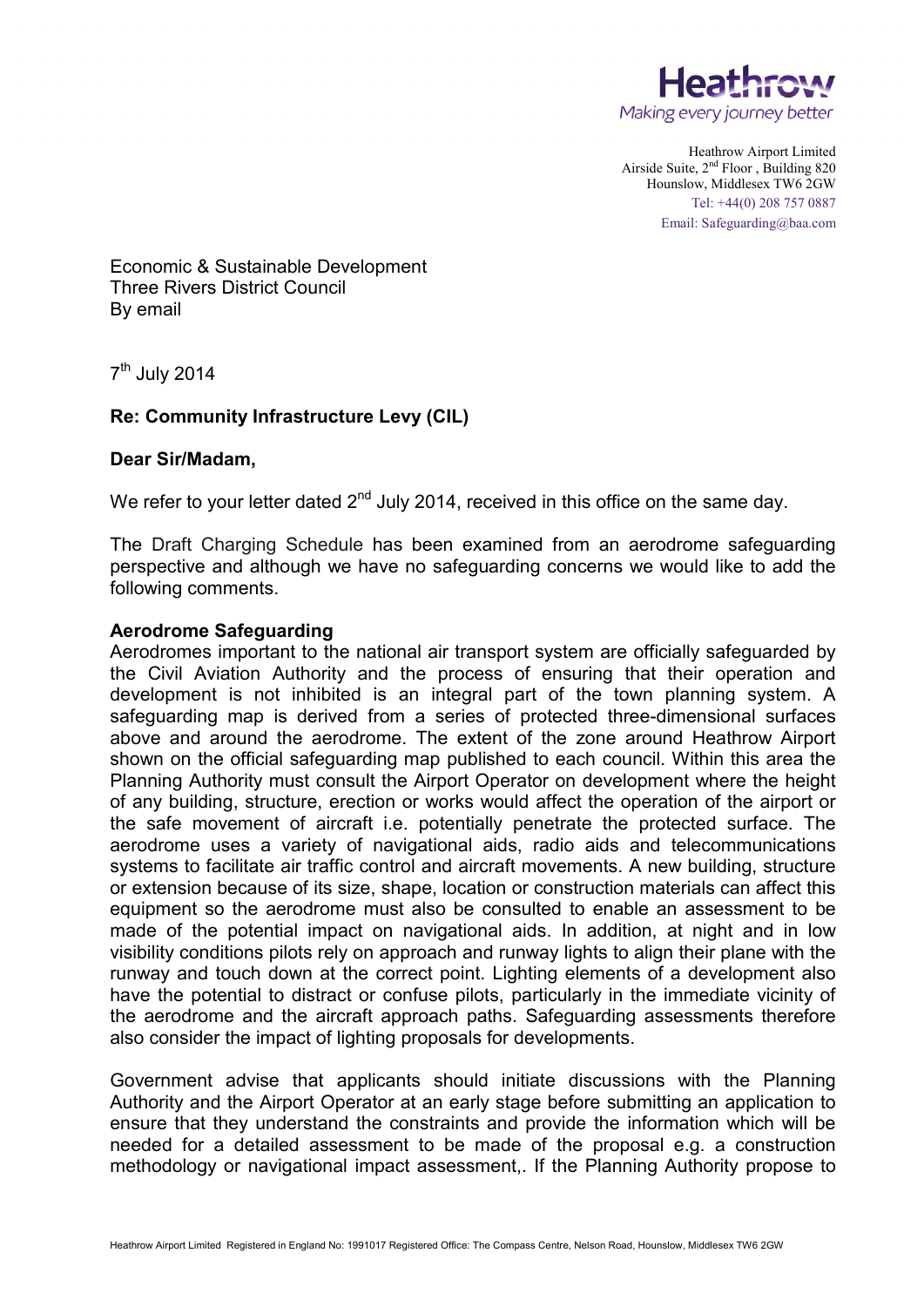

grant permission or impose conditions contrary to the safeguarding advice of the Airport Operator, they must notify the Civil Aviation Authority and demonstrate they have assessed the application in the light of Government guidance and provide a statement of reasons. Ultimately, the application could be referred to the Secretary of State who has the power to issue a Direction.

Safeguarding issues should only prevent development taking place were absolutely necessary to maintain the safe operation of the airport and the efficient movement of aircraft. The safeguarding process rather seeks to mitigate the adverse impacts of development through; alternative design or by conditions restricting how a development operates and may be extended. Legal agreements will be used to deal with aspects of a development which cannot be satisfactorily covered by planning conditions.

*Within the Safequarding Zone(s) around Heathrow Airport shown on the official* **safeguarding map published to each council,** *developments will be permitted which demonstrate that:*

*a) the height of construction equipment, the height of the completed development and associated landscaping will not penetrate the protected surface of the safeguarding zone; development may have to follow an agreed construction methodology, restrictions may be imposed on future extensions and the height of landscaping to maintain the integrity of the protected surface*

*b) the position and height of construction equipment, buildings, telecommunications equipment, landscaping and external lighting arrangements will not interfere with the visual and electronic navigational aids of the airport; restrictions may be imposed to enable further assessment of any proposed changes* 

## **Policy 2 – Wind Turbine Developments**

The safeguarding requirements for Heathrow Airport includes a circle with a 30 kilometres radius drawn from the aerodrome reference point to indicate the area within which the Planning Authority must consult the Airport Operator on proposed wind turbine development. This recognises the fact that the introduction of wind-powered generator turbines as an alternative energy policy can create problems for aviation. In addition to their potential for presenting a physical obstacle to air navigation, wind turbines can affect radar and other electronic aids to air navigation from radio frequency interference (the rotating blades create electromagnetic disturbance which can degrade the performance of these systems and cause incorrect information to be received). The amount of interference depends on a number of factors; the number of turbines, their size, construction materials, location and shape of blades. A wind turbine development is also likely to be the subject of consultation with the Civil Aviation Authority (CAA), NATS En Route Ltd. (NERL) and the Ministry of Defence (MOD).

Government advise applicants to initiate discussions with the Planning Authority and the Airport Operator at an early stage in the process and before submitting an application to ensure that they understand the constraints and provide the information to enable a detailed assessment to be made of the proposed development i.e. a navigational impact